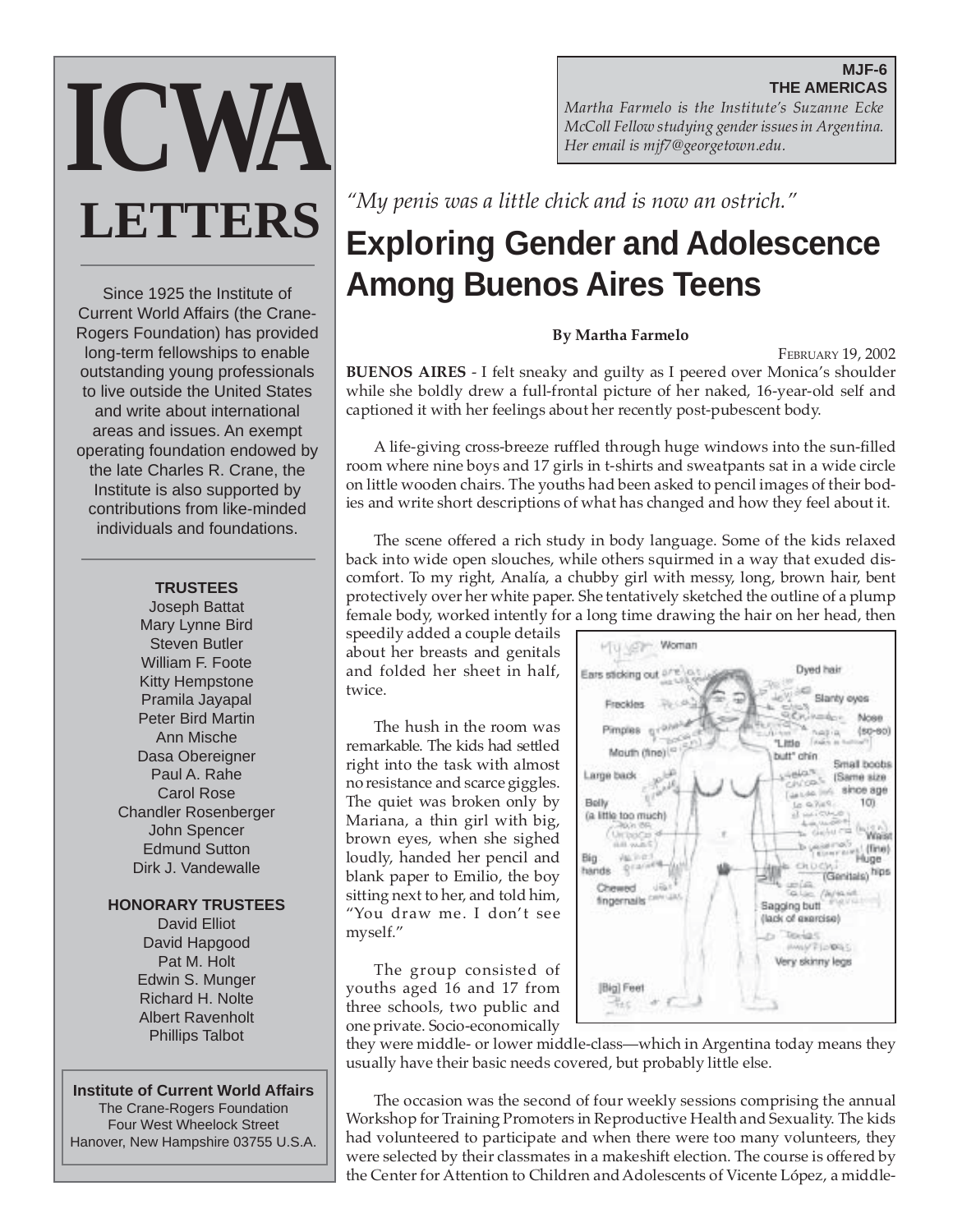

*Alejandro Villa is a psychologist, public health expert and social science researcher. As a man specializing in male gender roles in adolescent sexual health, he is a rarity, if not unique, in Argentina.*

class municipality in the Province of Buenos Aires, just north of the capital city limits. It is the brainchild of Alejandro Villa, staff psychologist, public health expert and social science researcher. As a man specializing in male gender roles in adolescent sexual health, he is a rarity, if not unique, in Argentina.

The course objectives included: 1) allow adolescent boys and girls to reflect on their sexuality and how it relates to their identity; 2) discuss their evaluation of the risks of and methods for preventing unwanted pregnancies and sexually transmitted diseases, including HIV/ AIDS; and 3) train adolescents as "multiplying agents" among their peers at school, in part to encourage use of free municipal health services, including condoms and birth control pills. Alejandro coordinated the workshops with two middle-aged gynecologists, Drs. Silvia Nélida Mancini and Beatriz Belloni. They were assisted by two graduates of last year's course, María Laura and Ariel.

Alejandro is careful to define sexuality beyond "genitality" (that which relates only to one's genitals) to include our male or female genders, sensuality, relationships and values about life and love and our feelings about these things. Furthermore, this course was not sexuality education per se, but focused on personal identity, gender identity and how to help one's peers be healthy sexual persons.

One reason this course is so crucial is that numerous studies (and common sense) have shown that accurate information and constant cries from adults for "responsible behavior" are not always enough to change teens' sexual practices. Moreover, studies show that first and foremost, before parents, teachers or other professionals, youth talk to other youth about sex and sexuality.

The course is offered by the Center's Program of Sup-

port and Assistance to Youth Maternity and Paternity (PROMOPÁ), which Alejandro created and directs*.* According to the photocopied sheet folded in thirds that operates as the program's brochure, one of PROMOPÁ's goals is to "contribute to reducing the social inequalities between men and women related to sexuality and reproduction, so that not all of the responsibilities fall to the women, and that all sons and daughters have the presence of both their mother and father during their formative years."

In fact, challenging the constraints of socially-determined gender roles is at the heart of Alejandro's work, although that isn't always stated up front. His research has shown that many middle- and lower-class boys and girls explicitly strive to break from the *machista* patterns they grew up with, but that they lack places to discuss and learn about alternative ways of being.

Reproductive health is one field of international development in which the need for gender analysis is most widely accepted. A gender perspective recognizes that 1) power relationships between men and women are unequal, and 2) to improve reproductive health for both men and women, those power dynamics (around condom use, for example) must change.

To better understand gender issues in Argentina, I longed to hang out with teens to learn directly from them about the dynamics involved in the evolution of their emerging gender identities. In other words, I wanted them to show and tell me what it means to them to become young men or women in Argentina.

I had almost zero idea of how to do this. Hang out in videogames arcades in the afternoons? Go dancing after midnight at the *boliches* (bars, cafés, or other hang-out places) teens frequent? Even if I made contact, how would I



*Alejandro coordinated the workshops with two gynecologists, Drs. Silvia Nélida Mancini (second from right) and Beatriz Belloni (center). They were assisted by two graduates of last year's course, MarÌa Laura (far left) and Ariel (far right). The two kids who jumped in the photo participated in a similar course for 13-year-olds.*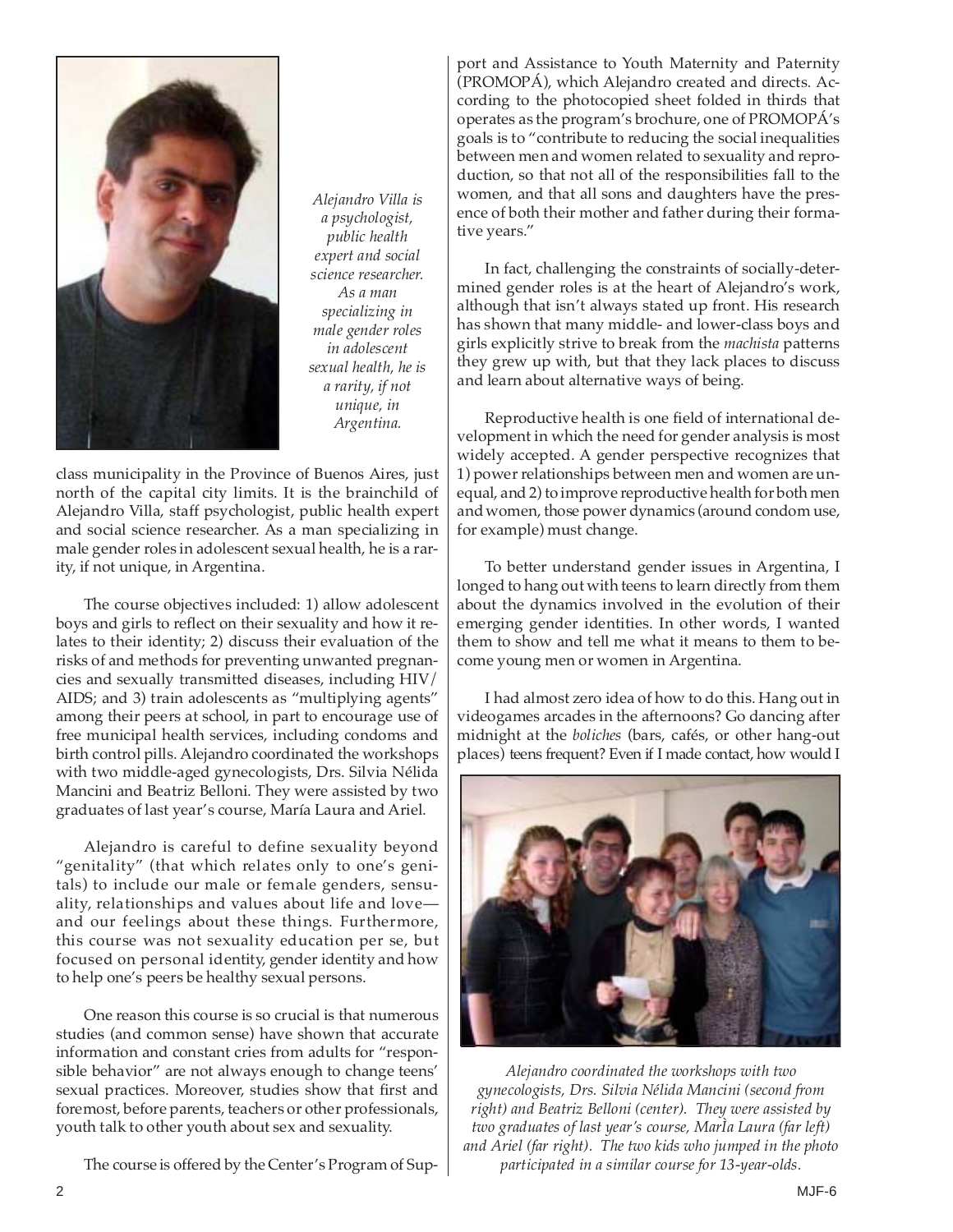get them to open up to me? How could I earn their trust?

In the end, I observed more than a dozen hours of conversation, arguments and skits. And I believe I did earn their trust, by being in the same room, talking little, listening respectfully and showing interest in their lives. Knowing them also involved sharing tasteless, dry cookies and watered-down Tang, taking their teasing and teasing back and eventually "*largando a hablar,"* or "shooting the breeze."

#### **Seeing Adolescent Bodies Through Their Own Eyes**

My very first glimpse (literally) into their gendered lives was quite intimate:

their images of and relationships to their changing bodies. I was surprised at the candidness of their sketches and captions and their willingness to let Alejandro tape their largely anonymous drawings on the wall. I noted with curiosity that a larger proportion of boys than girls drew themselves clothed rather than naked. In general, the boys' drawings were less elaborate, even shyer. The one exception was Miguel, a skinny, macho clown who endowed himself with the physique of a body builder and drew young women reaching toward him and screaming, "We love you!" (*Te queremos!*) and "Oh, Baby!" (*Papito!*). One boy sketched a stick figure of himself with an arrow pointing to an enlargement of his genitals and added, "My sexual organs developed. [My penis] was a little chick and is now an ostrich."

The girls made colder assessments of what they like and dislike about their bodies. One wrote, "In the end, I pretty much accept myself, and if there are parts of me I don't like, I accept them just the same." More typical was, "Hips: huge!" and "Butt: sagging from lack of exercise."





I couldn't help but feel I was seeing signs of the pressures that lead appalling numbers of adolescent, Argentine girls (and boys—a lesser but notable phenomena here) into eating disorders. According to the Argentine *Asociación de Lucha contra la Bulimia y la Anorexia (*ALUBA), after Japan, Argentina has the highest incidence of anorexia and bulimia in the world, and one in every ten female adolescents suffers some eating disorder. As many as five to ten percent of Argentine sufferers of eating disorders are male.

My sense of observing such pressures was reinforced by the complaint of one plump girl with big hips that it is almost impossible to find clothes her size, since shops simply don't carry them. I later read in the daily *Pagina/ 12* that this problem is so pervasive that someone brought the equivalent of a class-action suit to require stores to carry a wider variety of sizes—and won.

As they finished up their drawings, Alejandro handed out two condoms each for their personal use,

which each teen accepted as casually as if they were extra pens or paper.

I admired the way Alejandro set the tone for open, uninhibited discussion. He drew them out with questions and reflections. He joked with them. He let them smoke, though only in a little room off to one side. He let them play music and when asked, fetched a boom box for their tapes. He let them talk freely and cut them considerable slack, even when a bunch talked at the same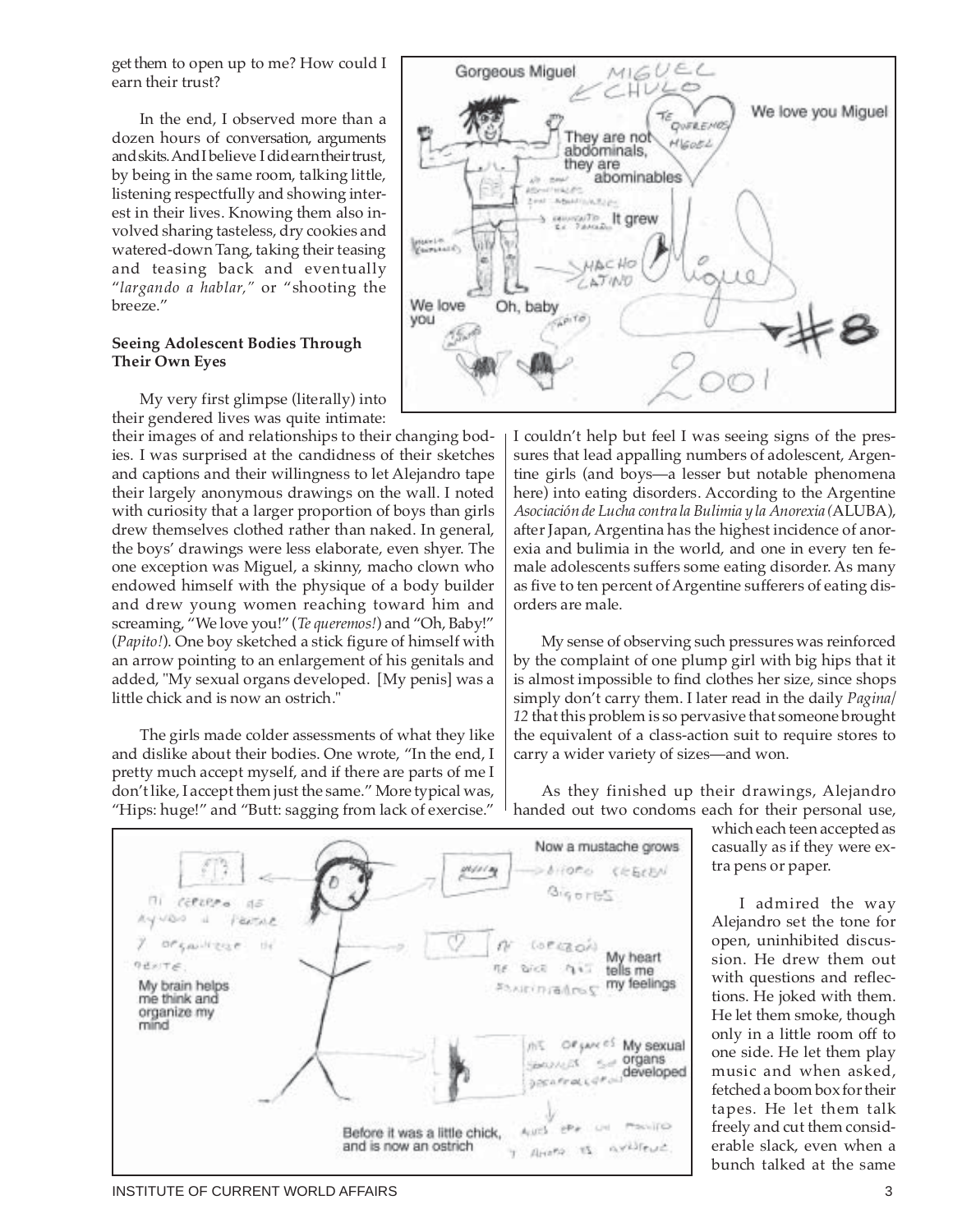time. He didn't try to be their friend. But it is clear that they respect him, feel comfortable with him and appreciate his interest in their lives and well-being.

# **The Influence of Adult Expectations**

After the second session I observed, as we collected dirty plastic cups and baskets of cookie crumbs, I commented to Alejandro, "Sometimes I get the feeling their entire way of being is a function of what they believe the adults in their world expect them to be. Do you know what I mean?"

"Yes, exactly," replied Alejandro. "But think about what adults expect them to be: oversexed, overwhelmed by hormones, too immature to control their behavior, irresponsible and self-centered." This seemed to presage a fairly strict conformity to stereotyped gender roles that did, indeed, emerge continually.

That day the kids had put on skits about what happens when a guy and a girl "get together." In one, Miguel is at a party, raises his eyebrows at two girls three times in a row and snaps his head a couple times toward one side. He then moves off to the left and lays down on the floor snuggling one girl on each side, intimating that he then had sex with both at once—presented as every boy's



fantasy. In another, a boy named Sebastián stands languorously at a bar, winks at and walks off with a girl he doesn't know and disappears off to the side, intimating that they then had sex. In scene two, he is confronted by his furious girlfriend and tells her she shouldn't care. In each skit, casual encounters almost always involved alcohol and led directly to sex, sometimes with condoms and others without.

According to the First National Study of the Consumption of Addictive Substances completed in 1999, almost 60 percent of Argentine kids age 12-15 had consumed alcohol in the previous 12 months, and that percentage is closer to 90 for kids age 16-24.

I felt like I was watching a caricature of most Argentine television, although there were exceptions. In one skit in which a guy picked up a girl he knew nothing about, he put on two condoms, one on top of the other. This led to a spirited debate about whether that's even feasible and if it provides extra protection.

During the post-skit discussion, I asked the teens to explain the meaning of *chamuyo* (pronounced "cha-mooshow"), a term they used repeatedly when describing encounters between boys and girls. "*Chamuyo* is what the guy says to the girl when he's decided to pick her up. It's

what he says after 'Hi,' 'What's up?' and all that. It goes like this: 'Wow, you look great. You have really pretty eyes. I love your hair.' Stuff like that. Then you ask her if she wants to go somewhere else."

Later conversations revealed the same: *chamuyo* is totally scripted and varies little to none from encounter to encounter. It's the same if the guy and girl are old friends or meeting for the first time. It's also a given: girls always wait for it and boys know how and when to deliver it. The mechanical nature of *chamuyo* reinforced my sensation that many youth in Argentina are simply living out some socially-created notion that they believe defines what their lives are supposed to look and feel like.

Later, Alejandro asked them why all the skits seemed to have quick sex in common. A couple kids said, "Hey, we just wanted to do something fun. You asked us to put on a skit so we wanted to do something cool and entertaining." Alejandro encouraged them to think about what society expects of them, and to compare that with who they are inside. It was hard to tell if they got it.

Rather than analyze society's expectations of teens, I wanted to cut to the quick: What are these kids' personal needs and desires, as distinct from what they think and expect of each other? I was dying to call a time-out and say, "Just tell me, who do you want to be? How do you want to be in the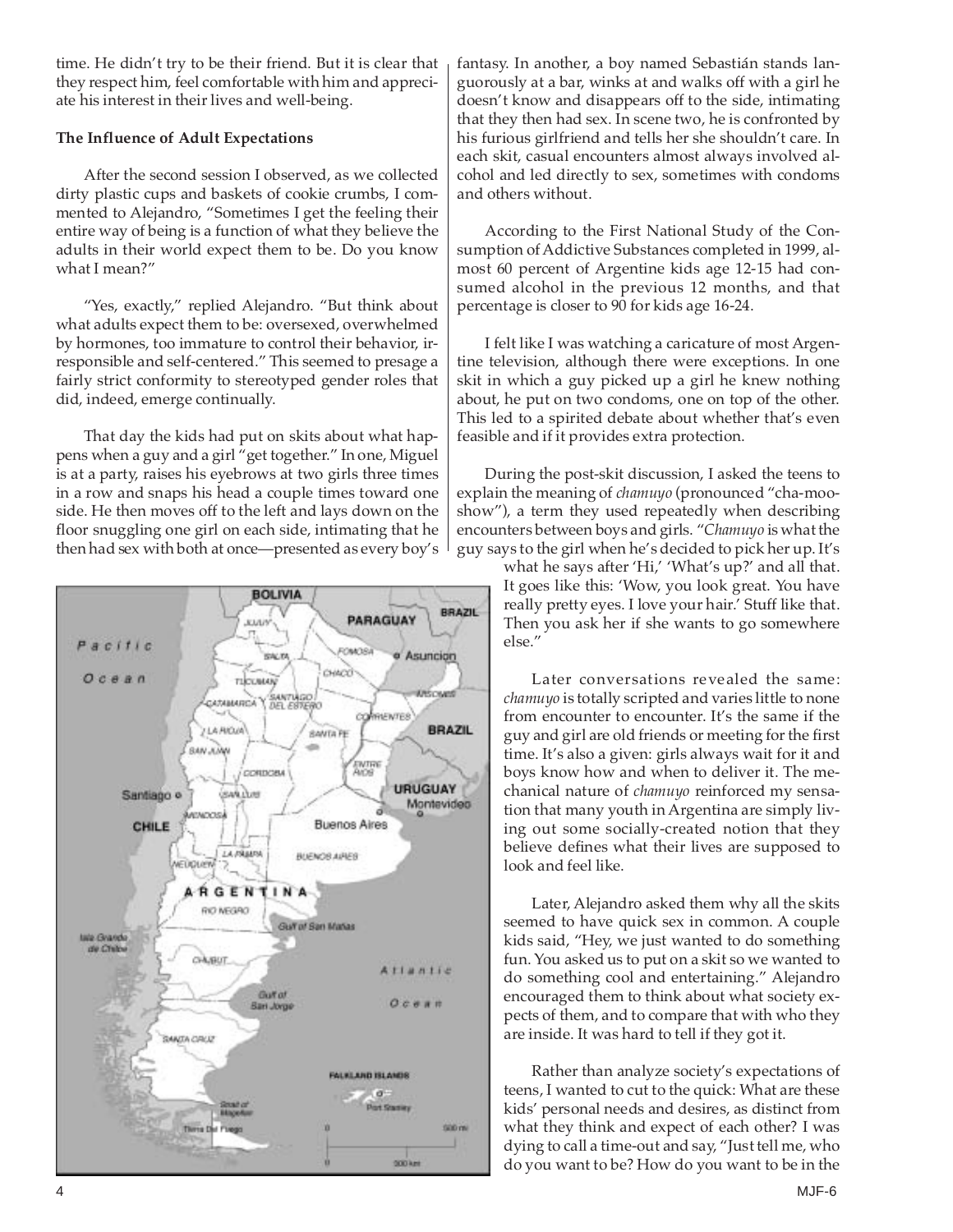

*Sebastián (center) clarified that when he played the role of a guy who cheated on his girlfriend, he was only acting. "Actually, I would never do those things," he said. "That's just not me."*

world? What kind of relationships do you want? What kind of encounters do you want?"

Then, decked out in a New York Yankees baseball cap and Che Guevara t-shirt, Sebastián chimed in while leaning forward, looking down and wringing his hands. "Actually, I would never do those things. I feel badly about that skit [in which he cheated on his girlfriend]." He then lifted and shook his head. "That's just not me. I'm not like that."

In response, a heavy-set girl named Marisa commented, "So what if I want to have sex right away? What if that's what I choose? Maybe girls want to be like that but we're afraid to say it. Some of us are afraid of the labels they'll put on us if we feel like we actually want sex. Maybe we even want it fast and easy." No one countered her. In fact, no one replied at all.

#### **Are They Really Having All That Sex?**

Their skits and discussions gave the impression that all teens are having sex almost all the time. I wondered if that was really the case.

The statistics are often contradictory. According to a recent article in *La Nación* encouraging parents to talk to their kids about sex*,* the average age for sexual initiation of both boys and girls in Argentina is 16—although the numbers I had gleaned from the academic literature said the average age is 14.5 for boys and 15 for girls. Likewise, the academic literature tells me that well over half of teens use condoms the first time they have sex, but according to a recent study reported in the daily *Página/ 12,* 62 percent of girls use no method of birth control the first time they have sex. Either way, Argentina has high rates of teen pregnancy despite an overall low birth rate. In 1999, almost a quarter of the assisted births in Argentina involved adolescent mothers.

Short of asking these teens straight out, I took a look at a poll they had filled out entitled "Survey on Sexuality and Reproduction." It was designed and administered entirely by graduates from last year's course, including Ariel and María Laura, the teen course assistants. Thirteen girls and six boys handed in their questionnaires.

Of the thirteen girls, only five said they had lost their virginity. Of those five, two did so before the age of 15. Four did so with their boyfriends, while one skipped over "Boyfriend," "Friend," and "Rape" to indicate "Other" (an acquaintance, neighbor, or family member, perhaps?). All five indicated that the first time was "Good" (vs. "Very Good" or "Bad.") Three of the five said they did it for love, while two said no. One said she did it out of fear of losing her boyfriend.

All five used contraception the first time. Two used condoms only ("Not bad," I thought), two used withdrawal ("Oh no," I thought), and one savvy young woman used both pills and condoms. Only three of the thirteen reported being currently sexually active, two to three times a week. One is on the pill and two use condoms. Despite initial male-driven *chamuyo* and corresponding female passivity, when asked who initiates sex, all three marked "Both He and She."

Finally, most of the girls said they want a boyfriend. Two added that they want a family, while one wants just friendship. One marked all the choices, including onenight-stands, *tranzas* (petting with out penetration) and "Other."

Of the six boys, all said they have had sex, one before age 15. One lost his virginity with his girlfriend, three with a friend, one with an acquaintance and one with "Other" (a prostitute, perhaps?). Only the latter called the experience "Bad," while the others picked "Good" or "Very Good." Only two of the six did it for love (the one with the girlfriend and one with a friend). All six reported using condoms.

Of the six, only two report being currently sexually active. Who takes the initiative? Of those that replied, two said "He," one said "She," and one said "Both." Five said they wanted to have a girlfriend or a family, while the sixth preferred a one-night-stand or a friendship.

So, are they really having all that sex? In sum, for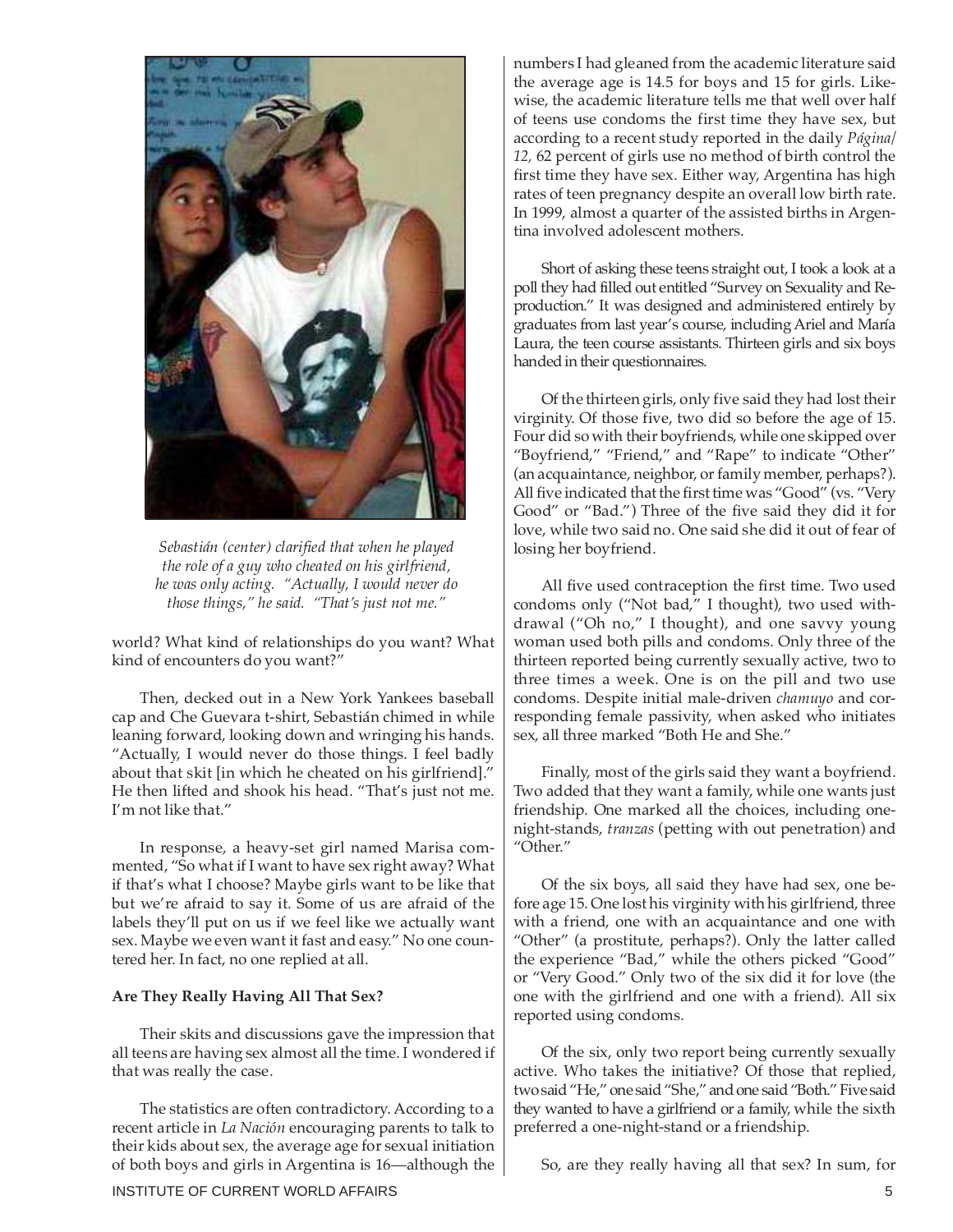

*So, are they really having all that sex? For this group, the answer is, "not really."*

this group, the answer is, "not really." Of the total surveyed, eleven have lost their virginity and eight haven't. Currently, only one quarter are sexually active and three quarters are not. Assuming their answers are truthful, their first experiences were mostly positive. Both boys and girls feel free to initiate sex, which bodes well for the sharing of power and responsibility, and they seem to use a lot of condoms. But there have been troubled times, too—things like having sex in order to keep your boyfriend, or having a first experience you later rate "Bad."

# **What Does It Mean To Be a Slut?**

After *chamuyo,* another word I asked for help with was *turra,* which for teens translates basically into "slut," a term loaded with gender stereotyping and disapproval, even moral indignation. Controversy over what exactly is a *turra* and when it is appropriate to apply the term consumed an inordinate amount of the group's time and energy.

It seemed like every time we turned around, someone—either male or female—was using the term to refer to teen girls who appear to be sexually active, or just interested in sex. Alejandro encouraged them to see the danger of condemnation in such a pejorative term and in stereotyping sexually active girls as "loose" or "easy." In the process, he asked them to define the term, which caused a surprising amount of confusion. Only one boy responded to his request that they each, at home, write their definition of *turra* on paper. The result: "A little slut is a person who gives themselves easily and whose way of dressing and acting draws attention" (*Una turrita es* *una persona que se regala fácilmente y su forma de vestirse y actuar llaman la atención*).

Alejandro was explicit that being so judgmental flies in the face of the comprehension and compassion required to be effective "multiplying agents" among their peers. "Why is it that when a girl is fast and easy she is either all bad (as in you are a *turra*) or all good (as in 'why can't we do whatever we want?')," he asked. "How about looking more deeply at what is happening for her? Is she OK? Is there maybe something going on and she needs your help?"

When she heard those questions, a girl named Laura went ballistic. "Why do you only ask if she's OK if it's a girl whose having a lot of sex? Have you noticed that you never ask this question if it's a guy who's having a lot of sex?"

A couple of girls nodded their heads in agreement. The rest of the group was silent.

During the same session, I heard some girls make passing, vehemently derogatory comments about lesbians in their schools. I was surprised that there are girls out of the closet at this age—or maybe they're not gay, but because they are tom-boys or for some other reason they are categorized as *las locas* (literally, crazies). (In all the hours of conversation, the topic of gay boys or men never came up.)

Later, a group of girls began talking about peers who had become pregnant. When speaking of those who had had an abortion, they scrunched up their noses and looked as nasty as a cat about to spit. One came right to the point. "If a girl gets pregnant, that's her problem. She should take responsibility and take care of the kid."

Another countered, "But hey, what if your parents want you to have an abortion and if you don't they're going to kick you out and you're going to be sleeping in the park?"

A third chimed in, "Even then, if they throw me out, I can always find a friend who thinks like me and who can help me have the baby, or somewhere there has to be a family who thinks like me who would help me out."

Looking back at the surveys, eleven of the thirteen girls said they would "take responsibility" if they got pregnant (as opposed to having an abortion or "Escaping"). The other two didn't answer. All six boys said they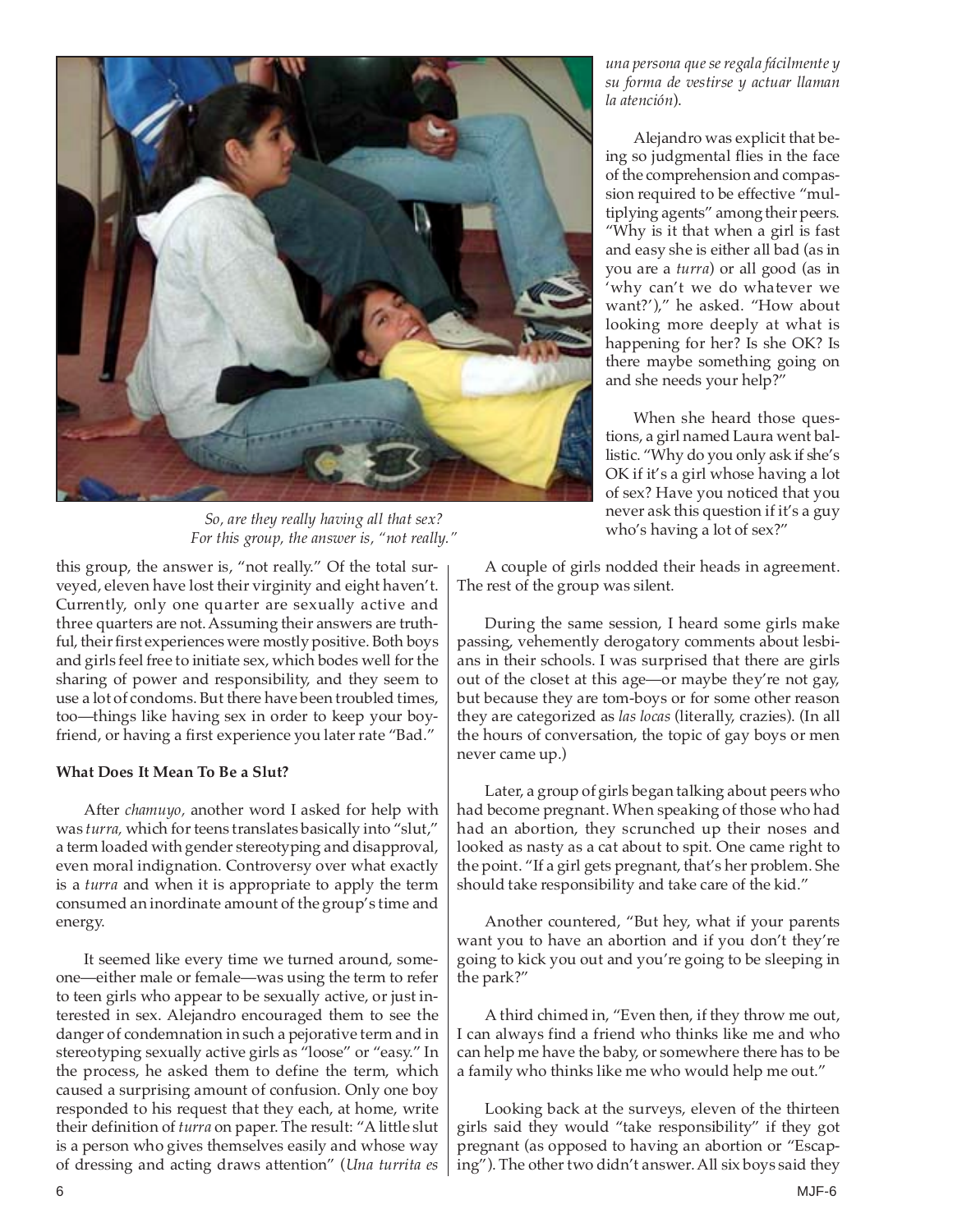would "take responsibility" for a pregnancy.

Some of the guys pressed Alejandro on what he would do if his son, now 13, "got someone pregnant." He refused to answer, claiming he wasn't sure. "Give me a couple of years, you guys."

Dr. Belloni countered, "Of course you know, Alejandro. You would support him and accompany him." That was one of many moments in which I appreciated his influence as a positive role model.

The girls went on to express the belief that terminating a pregnancy damages one's future fertility. Since abortion is illegal in Argentina *and* they do not have much money, I couldn't argue that they were wrong. (I've been told that safe abortions are available, but I doubt they would be able to afford them.)

And I thought it was only ultra-Catholics and those older, dark-robed priests who make it so hard to entertain the notion of legalizing abortion in Argentina! Actually, I've read and heard more than once that the antiabortion discourse among women in Argentina doesn't necessarily translate into an anti-abortion choice once a pregnancy occurs. Despite religious and legal sanctions, the number of abortions per year in Argentina is remarkably high.

During the break, concerned about the exchange regarding *turras*, María Laura told me that she used to think that sexually active girls were *turras*, too, until she became sexually active. She added that the course opened up for her the possibility of different

types of relationships between men and women—and even between women. Given the judgmentalism described above, I was most impressed by her latter remark.

# **Resisting Gender Stereotypes: "We Are All Different! No One Is The Same!"**

During one small-group exercise, Alejandro asked the teens to list all of the stereotypes of men and women they could think of, and who in society holds that opinion. Most was somewhat standard stuff: "men say that women are too fearful and sensitive, limit themselves out of fear of what other people think, and never have casual sex…Women say that men are immature, out of touch with their emotions, and interested in women for only sex." However, somehow the issue of what is lovemaking came up. And the answer that no one countered was, "For men, making love is what the woman does while the man gives it to her *(es lo* *que hace la mujer mientras el hombre se la mueve).* My oh-soanalytical response to that one was, "Yikes."

And if a woman "gives it to the man?"

"She is a *puta,* or slut" they said matter-of-factly. So much for intimacy.

Naturally, the boys and girls identified the standard stereotype that men are *machista,* and more than one said, "Actually, the whole society is *machista.*" A young guy named Manuel leaning against the wall insisted that it is mothers who make boys *machista*. "They buy their sons soccer balls and their daughters Barbie dolls and playkitchens." His comment reflected similar observations I've heard often in Argentina, and his tone was one of honest outrage.

One of the stereotypes the girls brought up repeatedly is the dominated male, guys who supposedly are either controlled by strong women or fall under some female spell when they fall in love. Every single time this notion was mentioned, the guys were quick to defend themselves, saying, "Not me! I am not dominated!," except for one, who said somewhat in jest but mostly for real, "Only by my mother." A few teens chuckled, while others didn't flinch.

Well into the session on stereotypes, a bright, young woman named Maité interrupted the conversation. As she spoke, her eyes widened and her face became red.

"I'm tired of all this conversation about stereotypes, that all boys are one way and all girls are another way,"



*One day Maité interrupted the discussion, calling out, "I'm tired of all this conversation about stereotypes, that all boys are one way and all girls are another way…it totally depends on each individual. We're all different! No one is the same!"*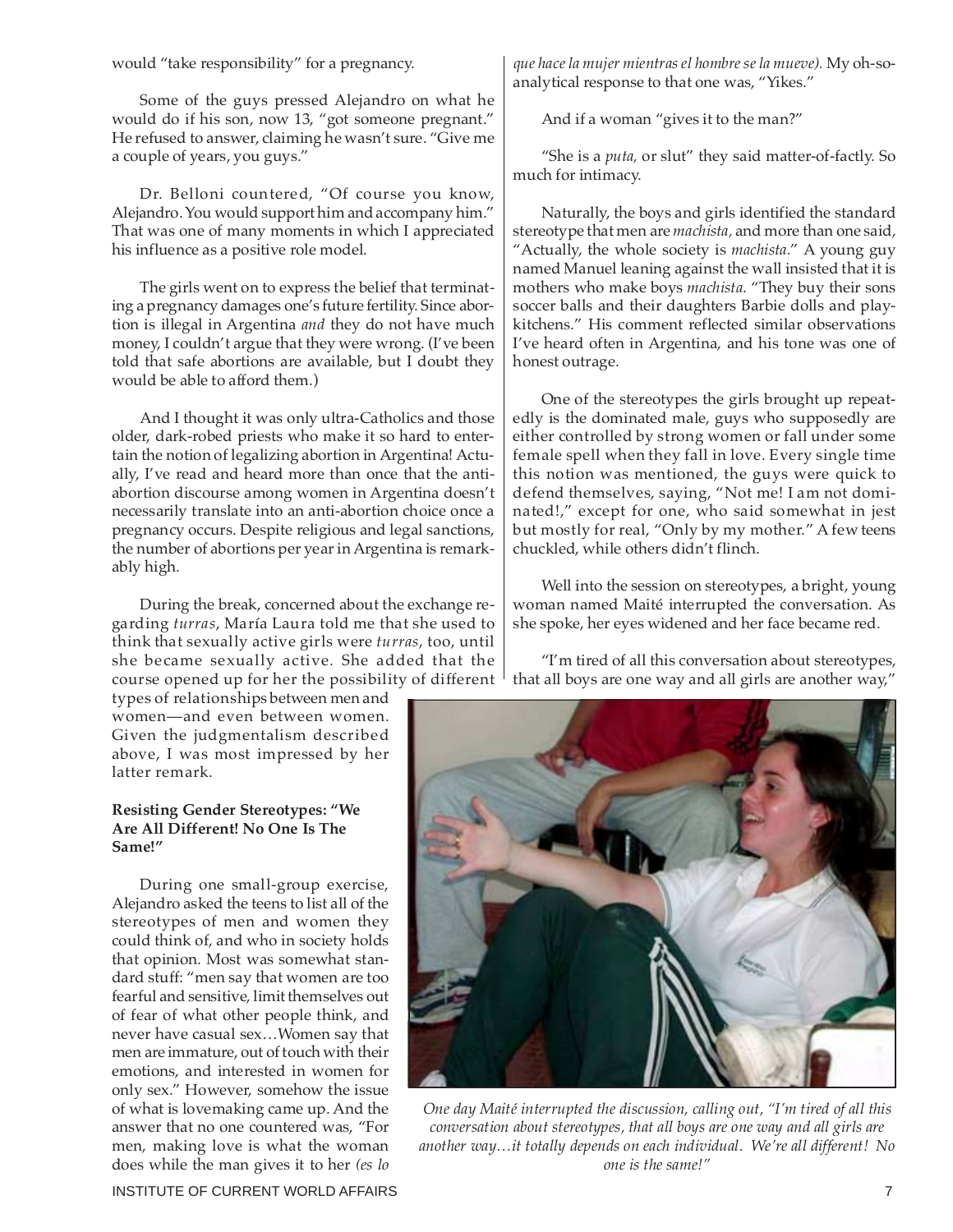she said. "In my home, none of the men are dominated. They just aren't. And anyway," she went on, "it totally depends on each individual. We're all different! No one is the same!"

The group cheered and applauded, the only time I remember this happening. Their cheers gave me hope that deep inside they think much more independently than what they express in "public."

Maité didn't smile, and went on. "I also don't buy this stuff that everyone is saying about how if you're one way now, then you'll be a certain way later. Supposedly if you masturbate now, you'll be a dirty old man. If you like to party now, you'll be an irresponsible, philandering, unfaithful husband and father. I just don't agree."

Added to her her poise and maturity, Maité's outburst, her internal strength and clarity, left me optimistic about her future.

Another week, the kids again picked up the thread of the conversation about gender stereotypes. This time one girl called out, "But men and women *are* different!"

"Yeah," said the girl sitting next to her on the floor. Men play with balls and women do not. Men play with themselves and women do not…well, at least men are willing to admit it!"

So much for refusing to be pigeon-holed. Alejandro told me later, "It's as if it's impossible to hear anything but their socialization. This is just the voice of society talking through them."

# **Why worry about AIDS? My Parents Will Kill Me If I Get Someone Pregnant.**

To my astonishment, according to the Government of the City of Buenos Aires, between 1997 and 2000, AIDS was the number one killer of young people age 15-34. Nonetheless, over several hours of conversation, it became clear that these teens were far more worried about pregnancy than AIDS. I heard over and over among the guys, "My parents will kill me if I get someone pregnant," even more so than the corresponding fear in the girls. Given that teen pregnancy is one of the chief obstacles to women's educational, economic and social advancement, I thought this fear was probably a healthy one.

Of course, as a result, while these youth may try to prevent a pregnancy, they don't necessarily practice safe sex. Condoms are a popular method for avoiding pregnancy—but so is *coitus interruptus.* In more stable relationships, if the girl is taking the pill, the pair will usually rely on that and skip the condoms. Others put the condom on too late, or aren't aware of the dangers of oral sex.

Indeed, their understanding of reproductive physiology, contraception and disease prevention seemed highly uneven. At times, I was impressed with their knowledge. One boy stated perfectly clearly that preejaculatory fluid contains sperm and can cause pregnancy without penetration. At the same time, in the section of the survey on contraception and disease prevention, accurate answers were mixed with some frightening misinformation. One girl indicated her understanding that the pill kills sperm and that contraceptive creams and suppositories "eliminate the fertile part of the woman." More than one boy and girl said "false" to the suggestion that the condom must be put on before ejaculation.

Research shows that sexually active youth display far better sexual knowledge than non-sexually active youth, which may mean that they are more motivated to be informed. Still, the kids' clamor for information on contraception led me to believe that what they receive at school or other places is both inaccurate and incomplete. Not surprisingly, they seem to know more about anatomy than contraception. It is far easier to explain the ovaries and testes than the why and how of a diaphragm, sponge or pills.

And, of course, information does not always result in changes in behavior. It is one thing to understand how condoms work and quite another to have one on hand, actually put it on, and do so properly. At least they seemed to understand that AIDS is not just a "gay disease," and that men and women are equally at risk. That didn't seem to be the problem. A combination of four factors seemed to be the bigger obstacle: ignorance regarding transmission, the belief that only promiscuity leads to AIDS, the absence of teens visibly sick from AIDS, and the inability to visualize one's own death—especially in the context of a vital, loving relationship.

Alejandro does not believe in creating a culture of fear around sex and AIDS. But he *was* determined to counter those four factors and convince the kids of their risk of AIDS. To his credit, I believe he succeeded. Granted, his intervention bordered on a lecture.

He started out by stating the facts: HIV infection is on the rise among adolescents, heterosexuals and women. He also suggested they rethink some of their more judgmental notions.

"You think only whores and *turras* and gigolos get HIV, and that it's never transmitted in the context of a girlfriend/boyfriend relationship," he said. "Also, you may think that your boyfriend is clean because he's in the military or has a good job and must have been tested. Actually, testing in this country is purely optional, so don't let them fool you."

When they argued that he was wrong, I interjected that even for an Argentine permanent residence visa, HIV testing is optional. My comment ended that controversy.

"But if we're all healthy, we all seem fine, what's the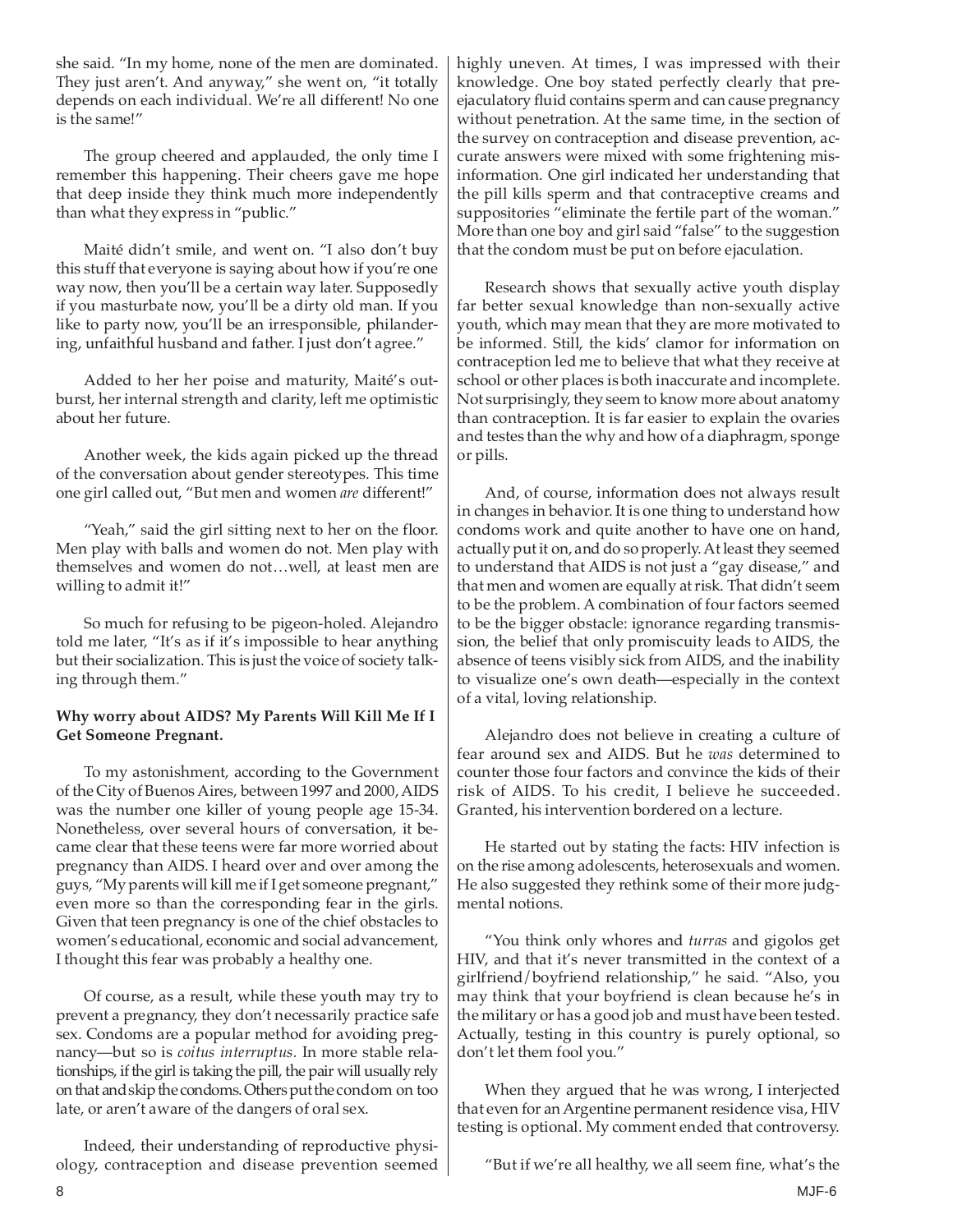

 *Alejandro pulled no stops when talking about HIV/AIDS. "The only reason you don't see sick adolescents is because people with AIDS are living longer," he told them.*

worry?," Alejandro went on. "The only reason you don't see sick adolescents is because people with AIDS are living longer. You might be infected now and not show signs for ten years or more."

And in a very soft voice, even tenderly, "I understand that you may feel in love and have enormous vitality to love and to be loved…but you have to be able to deal with the reality that from those loving encounters there is the possibility of HIV infection and of your death."

This was the one and only time that the group sat still in total silence.

And then they began to shoot off questions. They asked no-nonsense, technical questions about AIDS transmission and prevention, and were not sheepish. They wanted straight answers to their real-life situations, even when it meant revealing details of their sexual activity and their confusion about it.

By the final session, at least one skit showed a cautious couple using a condom to prevent HIV and some of their work with collages told stories of young people being careless, getting AIDS and dying. Alejandro commented, frustrated, "Why does sex always have to be about fear and death? Why can't it be about pleasure and connection?"

# **Looking for Sexuality Education in Argentina: a Needle in a Haystack**

I came to Argentina believing that sexuality education—whether offered at school or church, directly or in the guise of "health education"—is one of the critical mechanisms through which young people are socialized about gender roles and power in relationships. It could either reinforce traditional stereotypes, or provoke new ways of thinking about being young men and women, and about being in relationships.

According to a 2001 national survey directed by an old Uruguayan friend of mine, the majority of Argentines support sexuality education for young people. Nonetheless, each time I inquire about sexuality education in Argentina, I hear the same answer: there are only random smidgens carried out here and there by exceptional health professionals, extraordinary schools or a handful of non-governmental organizations (NGOs).

The Catholic church is one of the main reasons. "The church has incredible political and economic power," said Cecilia Correa of the Foundation for the Study and Research on Women (*Fundación Para Estudio e Investigación De La Mujer*, FEIM). "IUDs are considered abortive, though now you can

get them," she went on. "It's illegal to have a tubal ligation and only recently a judge in the province of Río Negro had to intervene in order for a man to get a vasectomy. Only in the last two to three years has Argentina had AIDS campaigns that show the image of a condom." Alejandro had told me that state-funded, church-approved campaigns promoted fear, even terror, and the notions that sexuality is dangerous, non-procreative sex is a sin and AIDS is punishment.

Cecilia continued, "In 1995 the national "Responsible Procreation" bill died in the Senate largely because then-President Carlos Menem made a pact with the church to squelch all dialogue, debate, legislative initiatives and campaigns." That was about the time President Menem had cozied up to Vatican at the United Nations 1994 population conference in Cairo and 1995 women's conference in Beijing and opposed just about all measures related to sexual health. "For the church and politicians, reproductive and sexual health is synonymous with abortion," she said.

For all intents and purposes, there are no existing policies on sexuality education in Argentina. More than one professional told me that the Federal Education Law makes passing mention that the provinces are supposed to develop and implement curricula that include sexuality education. In my exhaustive (and exhausting) review of the federal law itself I couldn't find that passing mention. In the basic federal curricular guidelines, I did find a few references to sexual education that were too vague to be helpful, such as the following:

As for the reproductive function, some basic concepts will be reviewed, especially related to health care and sexual education of the youth…health education and sexual education are cross-cutting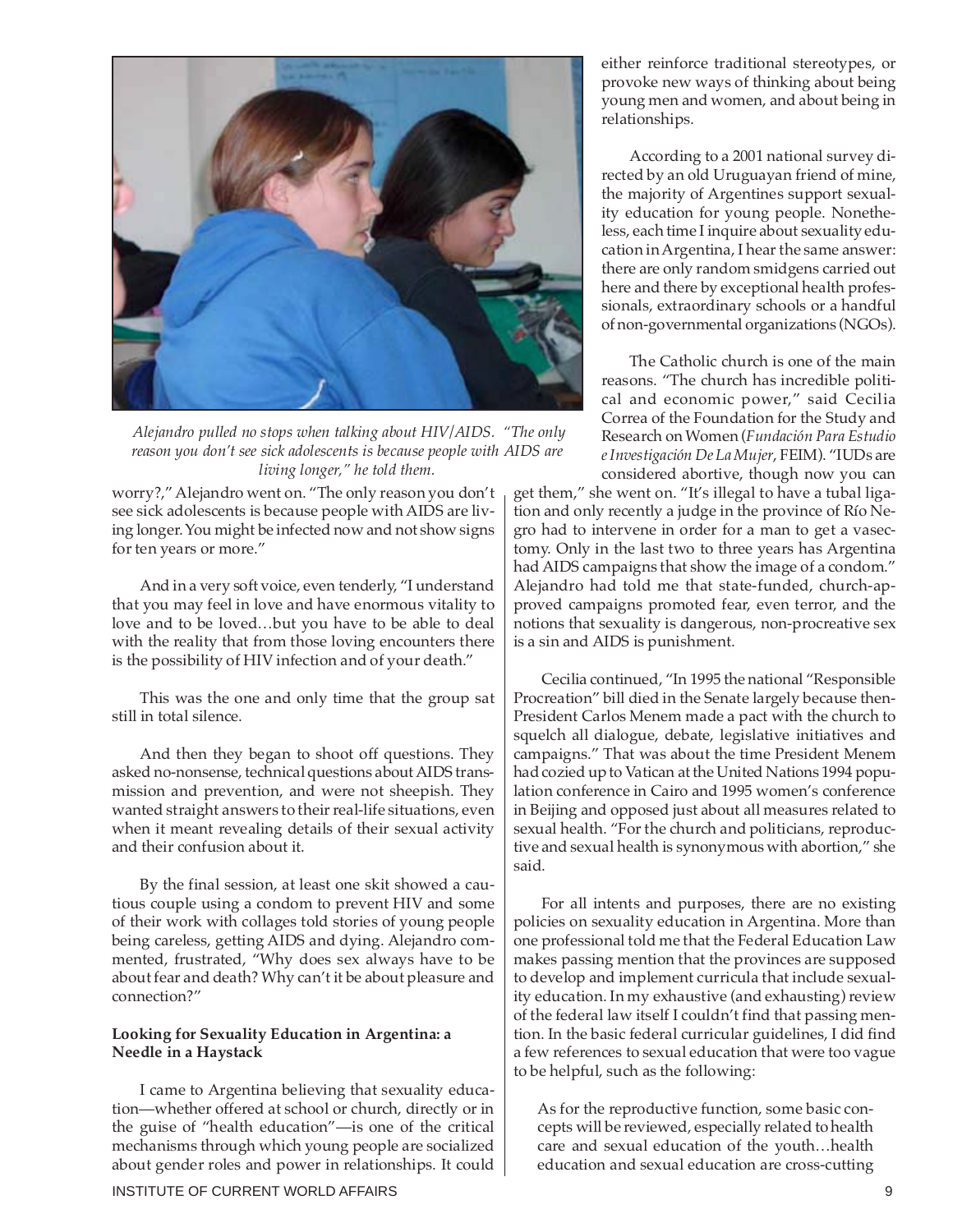themes that should be addressed in multiple ways, integrating strictly biological aspects with others of a social, cultural and moral nature.

Everyone I talked to said the law is ignored, anyway.

Similarly, there is a National Plan For Integral Adolescent Health (*Plan Nacional de Salud Integral del Adolescente*), approved in 1993. This plan provides general guidelines for programs to be implemented by the provinces. However, the plan fails entirely to address the need for gender equity in reproductive health, nor does it mention the obvious role of men in relation to sexuality and sexual health. In any event, it appears that very few health professionals are even aware of the plan. Those who are have only a vague notion of its content and generally ignore it altogether.

I also looked closely at a study of reproductive health services for adolescents provided in the quite progressive city of Buenos Aires. In 2000 the capital passed a "Responsible Procreation" bill that legislates sexual health promotion and provision of contraceptives in public hospitals. Given that more than 50 percent of Argentines turn to public hospitals for their health care—and that number grows daily as the crisis creates increasing numbers of "new poor" with no health insurance—their practices are highly relevant.

Actually, the capital has had a family planning program called "Responsible Procreation" since 1988, and Buenos Aires hospitals and their satellite health clinics have a long tradition of providing health services for adolescents. Still, no policy or program guides this work. Furthermore, sexuality education is usually nothing more than the information that youth get from the nurse or doctor, an invitation to a group discussion, or a pamphlet on hand in a waiting room.

Likewise, I took a close look at a slick publication put out in October, 1999 by Hilda "Chiche" González de Duhalde, wife of the then-governor of the province of Buenos Aires and now Argentina's first lady. As honor-



*During one of the first sessions, Alejandro handed out two condoms each for the teen's personal use.*

ary president of the Provincial Council of the Family and Human Development, she found the resources to publish a 60-page "Plan Regarding Responsible Sexuality" complete with goals, objectives, strategies and a monitoring/evaluation plan.

In keeping with her family's close ties to the Catholic Church, the document states up front that life begins at conception and will be protected from that moment. There is almost no mention of adolescents or sexuality education. Of 14 sections outlining the problems, just one segment addresses the situation of teens and the strategies section contains a single mention that the education sector should plan activities addressing responsible sexual education. I was told the plan was never implemented, anyway.

Dr. Mancini, one of the gynecologists who assists with the kids at Vicente López, told me, "You do what you can with each individual who comes to the hospital. Mothers often bring their daughters when they begin to menstruate, and I try to engage them in conversation about sexuality, disease prevention and contraception. Whatever they come for, I do my best."

# **And Sexuality Education in the Schools? The Hunger for Information Goes Largely Unfed**

Although youth are far less likely to talk about sex and sexuality to professionals than peers, several adults in the school system commented that kids express plenty of demands for information and support, directly and indirectly. When harried teachers need help responding to these demands, they often turn to the school system's social workers. Two Vicente López social workers named Mirta and Sonia told me of feeling totally unprepared to help these teachers who come to them wide-eyed and palms-up, or their students. As a result, they took a government-sponsored course on sexuality education, purely on their own initiative.

"Not everyone in the course stuck it out," they said. "Sessions lasted two full days per month for several months with serious homework and papers. They also delved into tough subjects like sexual abuse and sexual orientation, and some couldn't hack it and dropped out. Personally, we picked this course in part because it was free. The students were mostly professionals but there was the stray parent or grandparent there who was just concerned or needed help," they said.

"Everything regarding sexuality education is onetime and improvised," they added. "Nothing is organized and we have no policies to guide us. Teachers are supposed to impart certain biological information but many just can't deal with it and so conveniently 'run out of time,'" they said. "It's easy to run out of time with all the days we've lost to teacher strikes this year. [In the non-Catholic schools] there is no prohibition about talking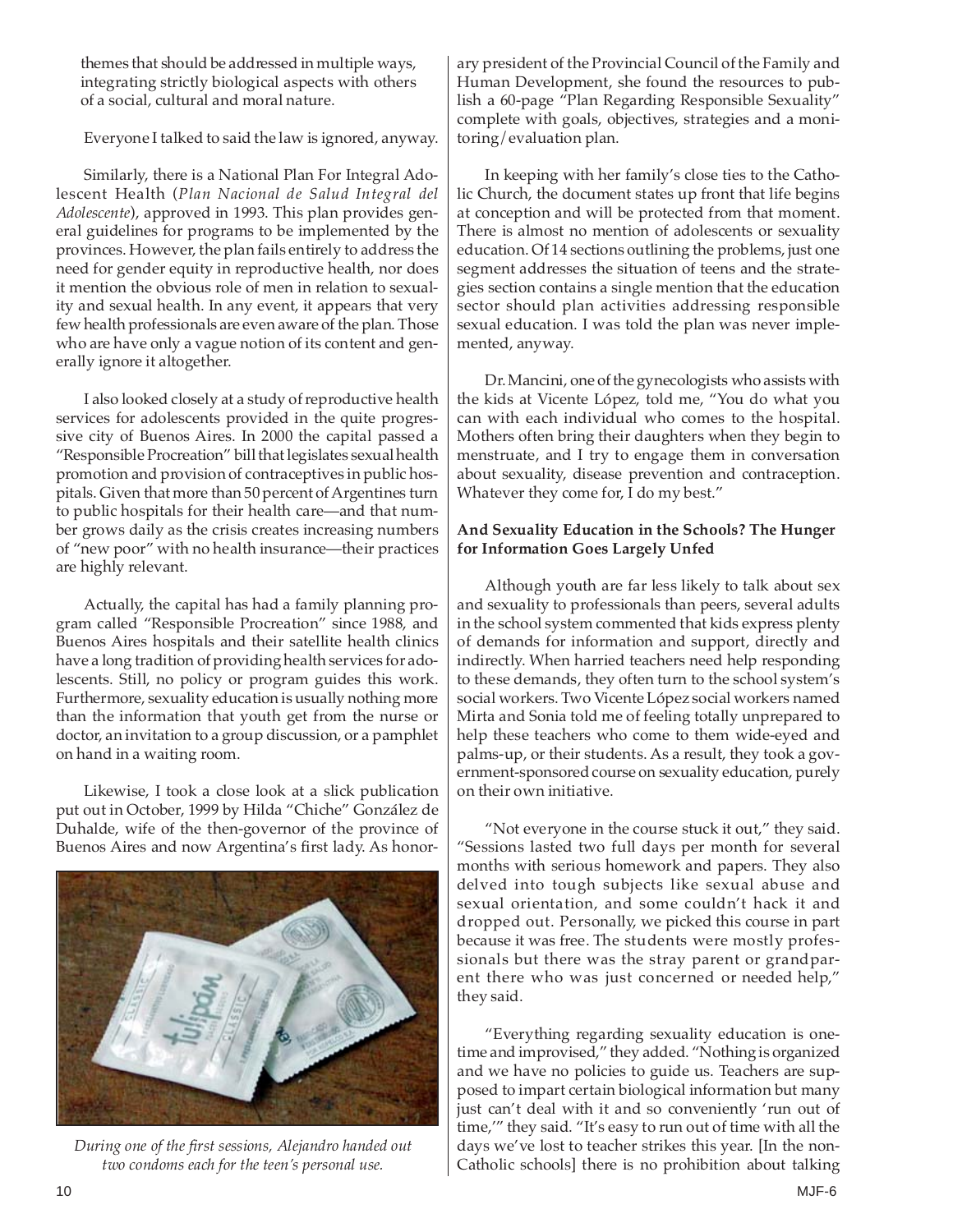

*Miguel (far left), who endowed himself with the physique of a body builder, shows off a dental dam home-made by splitting a condom down one side. (A dental dam is used for safe oral sex).*

about contraceptives, even the 'hard' topics, but most teachers avoid them for personal reasons."

No wonder the kids at Vicente López are so hungry for information.

Sometimes the schools call on NGOs for help. FEIM's Cecilia Correa is a member of their team of five professionals who do sexuality education. She also coordinates their National Network of Adolescents in Sexual and Reproductive Health. Like the kids in Vicente López, network members are trained as "multiplying agents" among their peers.

"When a stray school does provide some kind of sexuality education, it's usually just some basic biological information. They rarely address the broader issues of sexuality. In fact, for the kids, when you ask kids what is sexuality, they reply in terms of genitals and what you do with them."

"When I go out in the schools with an older doctor to do a course, I find the kids cling to me because I seem so much younger. In reality, the most effective teachers are their peers, which is why we've trained adolescents to promote sexual health among their peers by giving courses, doing radio shows or putting on *murgas* (colorful, traditional, street-theater-like musical programs with African roots) related to sexual health."

"We do sexuality education courses for kids ages 11- 18 in the few, more savvy schools that ask us to come. Even when schools request our course, they generally want and expect biology, but not sexuality."

FEIM does a few dozen courses a year, still a drop in the bucket. Naturally they do very little work in Catholic schools. "We've been asked to do AIDS prevention with no condoms! It's impossible." (One day in Vicente López, Alejandro mentioned that the US government is aggressively promoting and funding abstinence-only sexuality education as its teen-pregnancy prevention strategy. Half the kids didn't believe it and the other half thought it was hilarious.)

I have made a note to try to learn what sexuality education, if any, the Jewish schools provide. This query is related to the larger question of how conservative or progressive is the Argentine Jewish community and what role it plays in various social debates. My understanding to date is still limited.

I started out wanting to ask about the nature of the debate about sexuality education in Argentina, but over time modified the question to, "Is there a debate about sexuality education in Argentina?" Cecilia confirmed my growing suspicion. "No, there is no debate at all." Not even among NGOs? "There is *something* of a debate among NGOs." I imagined it to be quite contained, in part because the majority of NGOs in Argentina seem to be struggling for survival.

"Very few groups do sexuality education," Cecilia added. "The most common work is that of AIDS prevention groups, which is generally limited to promoting condom use. Only a handful of groups ap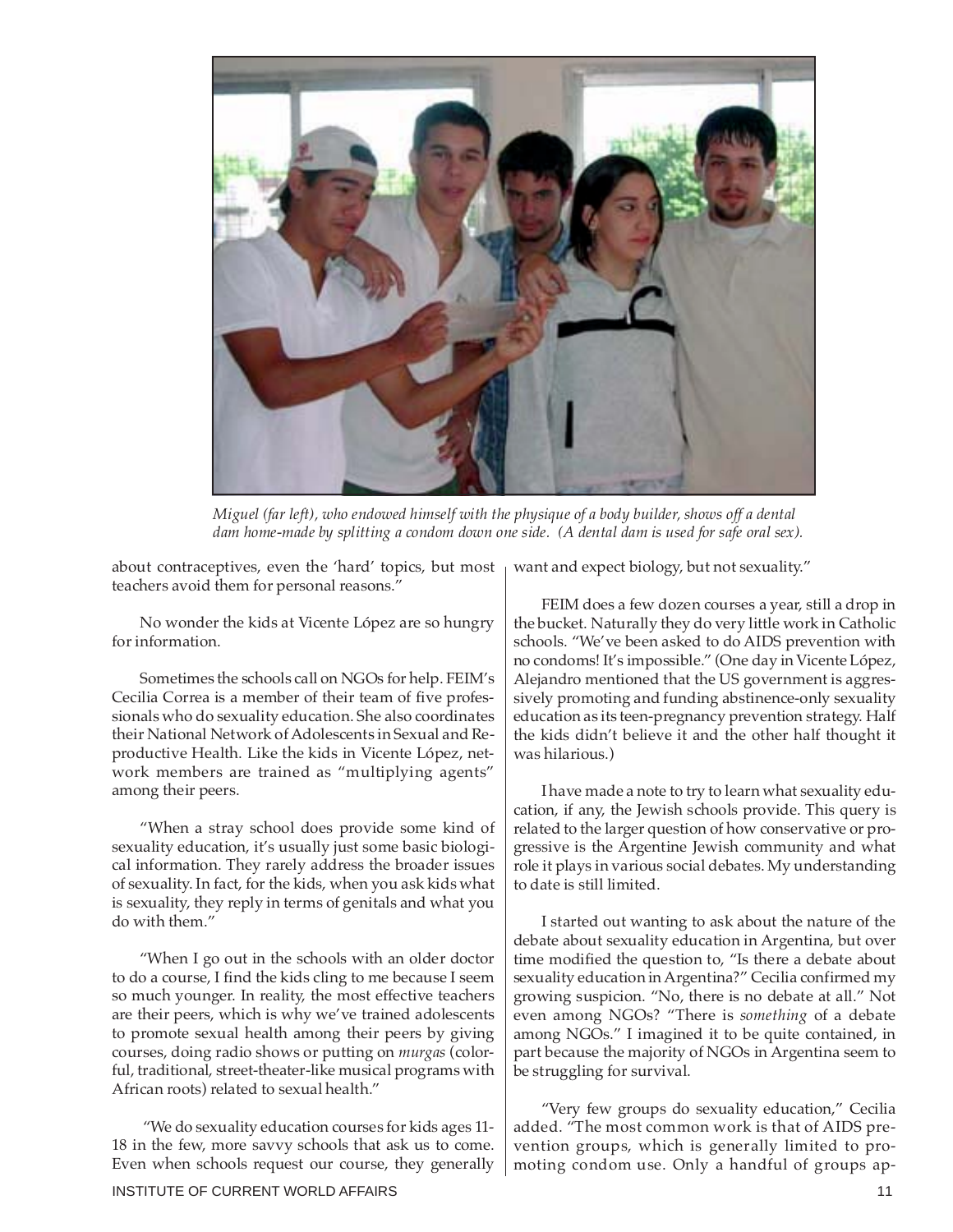ply a gender perspective, as we do."

What does that gender perspective look like? "We use gender to promote safe sex. For example, we address the fact that guys have lots of partners while women usually don't. We try to empower girls to carry and use condoms, which means breaking down the myth that if a girl has condoms it means that she has lots of partners.

We also introduce the concept of rights, since the kids usually have no idea of them at all," she said. "We start with the United Nations International Covenants on Human Rights, then work with the Convention on the Rights of the Child, and then with the Convention on the Elimination of All Forms of Discrimination Against Women (CEDAW, see MJF-3).



*To contextualize their feelings about gender and relationships, I wanted to know: what are their* horizontes, *their horizons, or possibilities?*

When discussing sexuality, do you

address sexual orientation? "No, we don't. No one does. We really can't." I had noticed that Alejandro never brought up the topic explicitly, but made a point to talk about couples in terms of "*una chica y un chico*, [a boy and a girl] or maybe *dos chicos* or *dos chicas*." I remember thinking that while it was cumbersome to spell it out, this practice was inclusive and mind-opening.

Just like the undeniable reality of diverse sexual orientations, some issues emerge across international borders. Cecilia said, "Personally, I was shocked to hear from the mouths of some girls how badly they want to have a baby. Now I understand that in many cases of poor teen girls, having a baby is the only way to have something of their own. So we try to find out what their life project might look like and how a baby might limit that. We also try to combat the way that television—really all media, but especially TV—romanticizes sex."

That is a massive task.

# **What Is On the Horizon? Becoming Men and Women in Times of Severe Recession and Instability**

Cecilia's mention of "life projects" echoed one of my most persistent and fundamental questions for the teens of Vicente López: what do their futures look like to them? What are their *horizontes,* literally horizons, or possibilities? It seemed to me that without a sense of their future, it would be hard for me to contextualize their feelings about gender and relationships.

Naturally, the four-year-old economic crisis touches almost every aspect of their current and future lives. The first clue I had was a dialogue the kids had about uniforms. A girl named Rosario asked the teens from another school why they always wear green. "Is it just a fad for you guys, or what?"

"It's our uniform," another said.

"That's no uniform," countered Rosario. "You wear greens of all different shades and fabrics."

"No one has any money, silly. The school doesn't get us uniforms anymore, and if they did, who could buy them? So they just make us wear green."

I have a vivid memory of the first Saturday morning in December, 2001 when current restrictions on bank withdrawals were first announced. At the rolling Las Heras park down the street, three boys no older than 15 wearing black, hard-rock t-shirts and leather necklaces and were sitting around a deteriorating, square, cement table with a chess board painted on top. The three were debating monetary and exchange policy, including the pros and cons of devaluation of the peso and dollarization of the whole economy. I was both impressed and saddened. They should have been kicking around a soccer ball and worrying about their plans for that evening.

Last year in the province of Buenos Aires, the crisis made a mess of the school year. Over the nine months, 40 school days were lost to strikes by teachers demanding back-pay. That's almost two months of class time.

One day I told the group that I was interested in knowing how they visualize their horizons and possibilities, which provoked a chorus of answers in loud and soft voices. Most of the boys in the room either looked down at the floor or hesitated a few seconds and then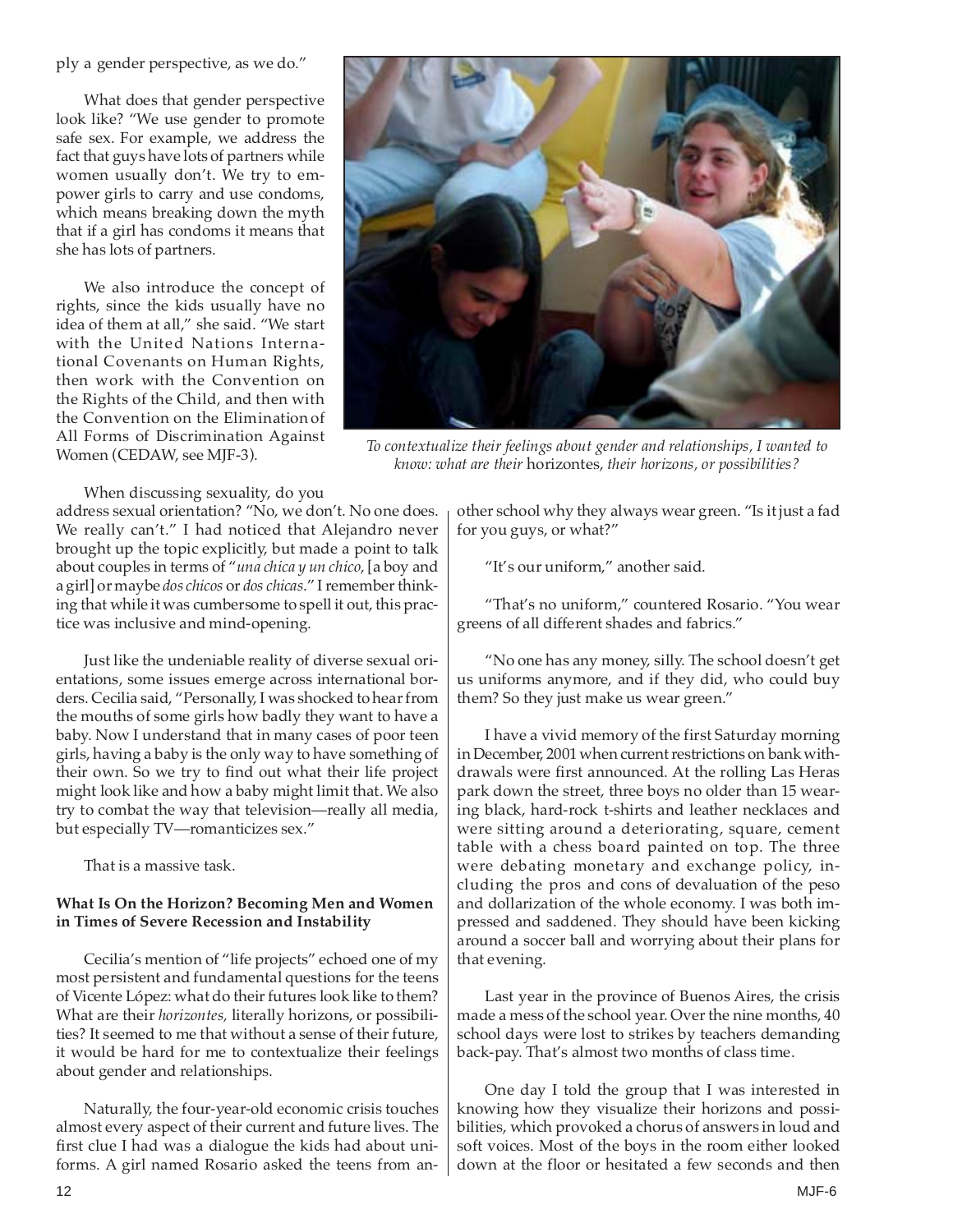started conversations on other topics. Only two boys spoke up. With enormous light in his face, Miguel, the one who had drawn himself with a body-building physique, came over to where I was sitting and told me he wants to be an actor. From across the room, another boy yelled out, "But we are all Argentines! As soon as we can, we're out of here!"

I didn't have time to even react, let alone reflect on what he said, until later. But had I been wearing a heart monitor in that moment, there would have been an extra blip on the screen.

The majority of those who spoke up were girls. Most said they feel they can reach their dreams. One girl wants to be a *psicopedagoga*, roughly a psychologist who specializes in learning issues (a term I don't think exists in the US). Another wants to be a kindergarten teacher. Another wants to study psychology and law. Their dreams are fairly gender-stereotyped, but in stark contrast to the boys, at least they have them.

Only one girl, Cristina, said she didn't think she could realize her dream: she wants to be an actress. When I asked why, she and Miguel explained in a round-about way that the world of theater and television requires specific types of people and is strict about who can be an actress and who not. I finally realized that they were telling me the problem is her weight. Cristina is not fat, but she is heavy.

Only as I write this am I making the now-obvious connection between the economic crisis and the fact that far more girls than boys have articulated dreams for future careers. I have heard repeatedly that rather than planning to just wait for marriage, girls are increasingly aware that they will have to work to sustain their families. Many



On the other hand, the economic crisis is also squelching girls' dreams. I overheard a chilling conversation between Alejandro and María Laura, the course assistant, who just graduated from high school.

"So, what are your plans, María Laura?," asked Alejandro. "Where are you going to study?"

"Nowhere," she replied. "I wanted to study tourism or international relations. There's no way I can afford a private university, but there's no way I can cut it at the UBA [University of Buenos Aires, a public institution]. I could start, but I'd be out of there in the first year." *La Nación* recently reported that more than half of the incoming students at the University of Buenos Aires drop out during the first semester.

"So what are you doing?," he asked.

"Nothing," she said. "I mean nothing…yeah, well, nothing."

The other course assistant, Ariel, is a young man about 19-years-old. He's been in and out of drug rehabilitation for the last few years, is slowly working to finish high school and is active in a neighborhood drug rehabilitation organization. I was surprised at the kids' scarce mention of drugs, though alcohol seemed to be a constant in their social lives.

Alejandro told me that at a recent activity celebrating arts in the schools, Manuel (who had complained about gender stereotyping by mothers) and Cristina (who

wants to be an actress) put on a skit they wrote together on violence and drugs. Manuel played a teenage boy who is high on drugs and brings his girlfriend, played by Cristina, home to spend the night in his room. The boy's father finds them and tries to throw the girl out of the house. The boy grabs a gun, shoots the father by accident and then, sobbing, screams that he didn't mean to hurt anyone. Alejandro said watching the scene gave him goose bumps.

Who knows where these kids will be in five years, or ten, or even two?

# **Consumption Consumes You**

Just last week, I noticed graffiti on an apartment building at the corner of Uriarte and Guemes, a block from my son's preschool. The spray-painted message says *"el consumo te consume,"* or "consumption consumes you." This got me thinking about a



*Course assistants María Laura and Ariel said, "Take our picture and call us '*los chicos que se cuidan,*'" (the kids that use protection.)*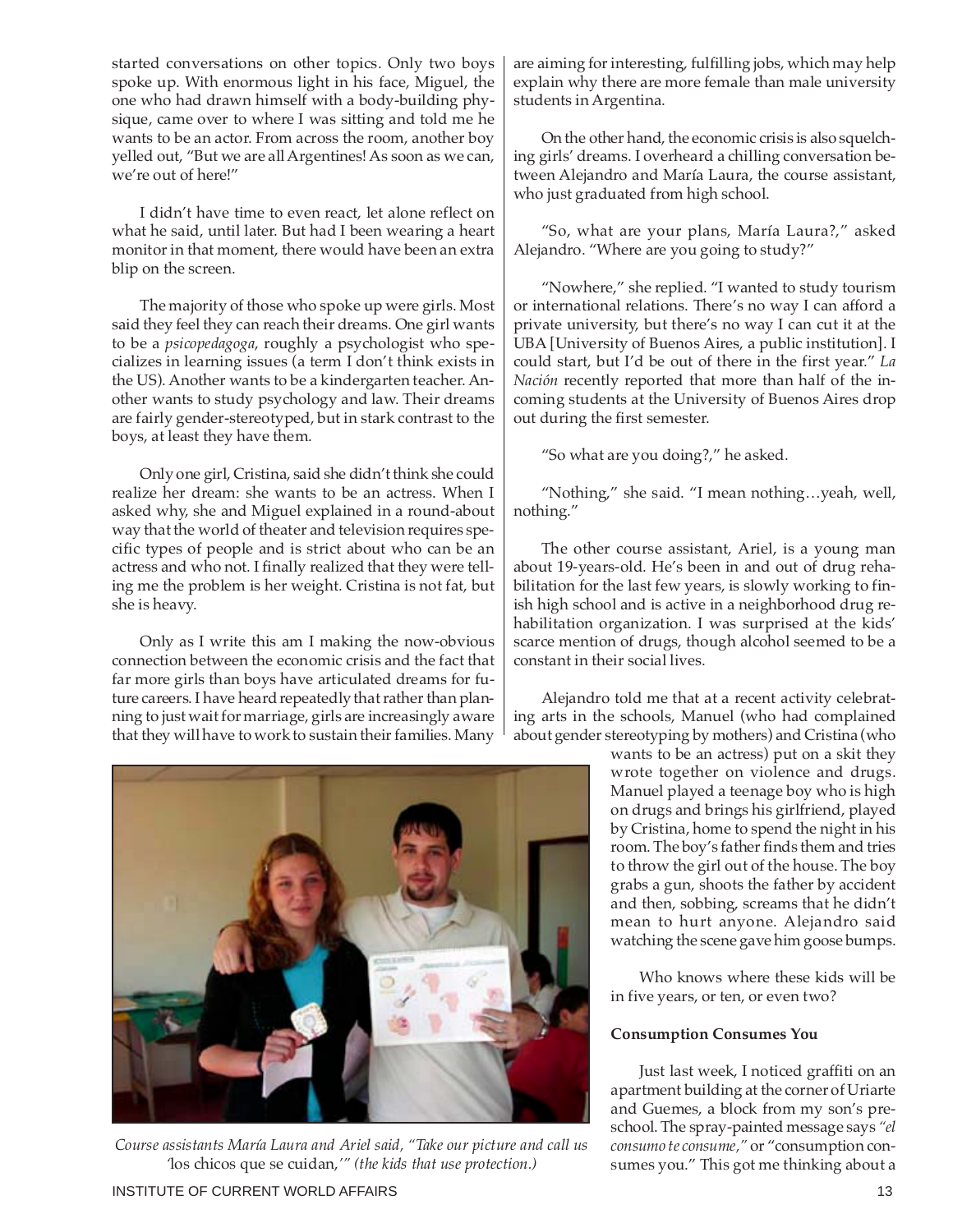comment Alejandro had made in passing about how adolescents today are objects of consumption: they are barraged constantly with visions of material goods to consume; sex is something they consume; even their visions of themselves are something they consume.

As I walked on to the subway, I recalled the collages the kids made from magazines to illustrate what happens when a guy and a girl "meet each other." In one or two cases, the couple met, got acquainted, became friends or simply went out to dinner. In the vast majority of the collages, though, the guy and the girl dressed to the nines and drove huge, new fourwheel-drive vehicles, ate at fivestar restaurants, went home to mansions with swimming pools, had sex, forgot condoms and had a baby. Clearly, they seem to buy into the pronounced tendency in



*"*El consumo te consume*," or "Consumption consumes you." Sex is something Argentines consume. Even visions of themselves are something they consume.*

Argentine society for consumer goods to define one's identity and worth. They also seem to buy into traditional, scripted roles for men and women—at least that's what emerged when asked to do collages, in groups, at age 16.

Similar thoughts were echoed by Diana Fischman, a graceful and soothing woman leading the movement to promote dance-therapy in Argentina. Among the many dance-therapy groups she leads, one works with girls who suffer from anorexia and bulimia. She told me, "In Argentina, our lives are driven by consumerism. Sex is something we consume. Our own appearance is something we consume."

She went on, "Adolescents today are being raised by parents who are narcissistic, who don't know how to have relationships in general, let alone how to get to know their children. These teens have no role models for healthy relationships with other people and in many ways are totally divorced from themselves." she said. "No wonder you were dying to ask the teens in Vicente López to express what *they* want," she added. "I'm not sure they have much of an idea of what they want."

# **"I expected something much more Johnson and Johnson"**

I have a soft spot for these teens. They exposed their conflicting feelings about their changing bodies. They adhered like super-glue to traditional, scripted gender roles, though several shouted out or murmured their frustration with gender stereotypes. The boys panicked about pregnancy, the girls pontificated about abortion, and they

all sobered up into silence about AIDS. They strutted their knowledge of sex and sexuality *and* revealed an alarming lack of basic information on reproductive health. The boys spoke of exiting Argentina and the girls of grander dreams. In sum, as I hoped they might, they told me what it means to them to become young men and women in crisis-ridden Argentina today.

I now see all teens here through a different lens. Rather than fear, my reaction to groups of poorer-looking teen boys now tends toward curiosity about their internal lives, and even tenderness. Today two girls about 14-years-old in tiny bikinis at my pool fooled around in the water and generally got in my way. I spent the bulk of my 40-minute swim musing about whether their stilldeveloping bodies have experienced sex…if they worry about pregnancy or AIDS…and how they feel about their emerging sexual feelings and about their futures as young women in Argentina.

It is also now impossible to avoid reflecting on the mammoth responsibility my partner and I share for eventually working through all these issues with my still preschool-age son, Camilo. Such reflection leaves me feeling small and intimidated, yet also energized by the challenge.

Reflecting on our time together, a very earnest girl named Belén summed things up well. "I expected something a lot more like school, a lot more 'Johnson and Johnson,' a lot more 'Here are the parts of the reproductive system.' Of course this was much, much better. I'm glad I was here." ❏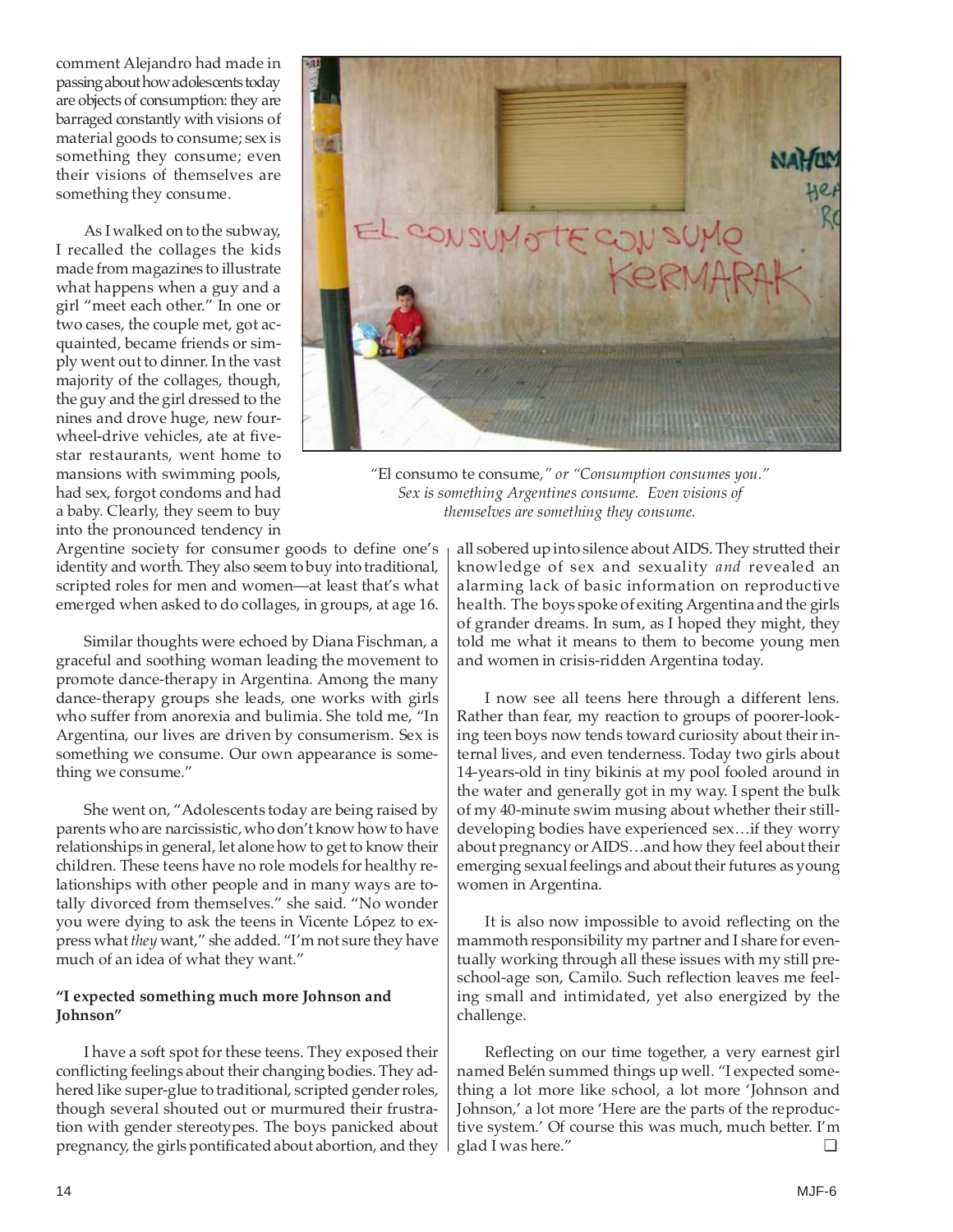

*The group. Belén, third from right (standing), said, "I expected something a lot more 'Johnson and Johnson.' Of course, this was much, much better."*